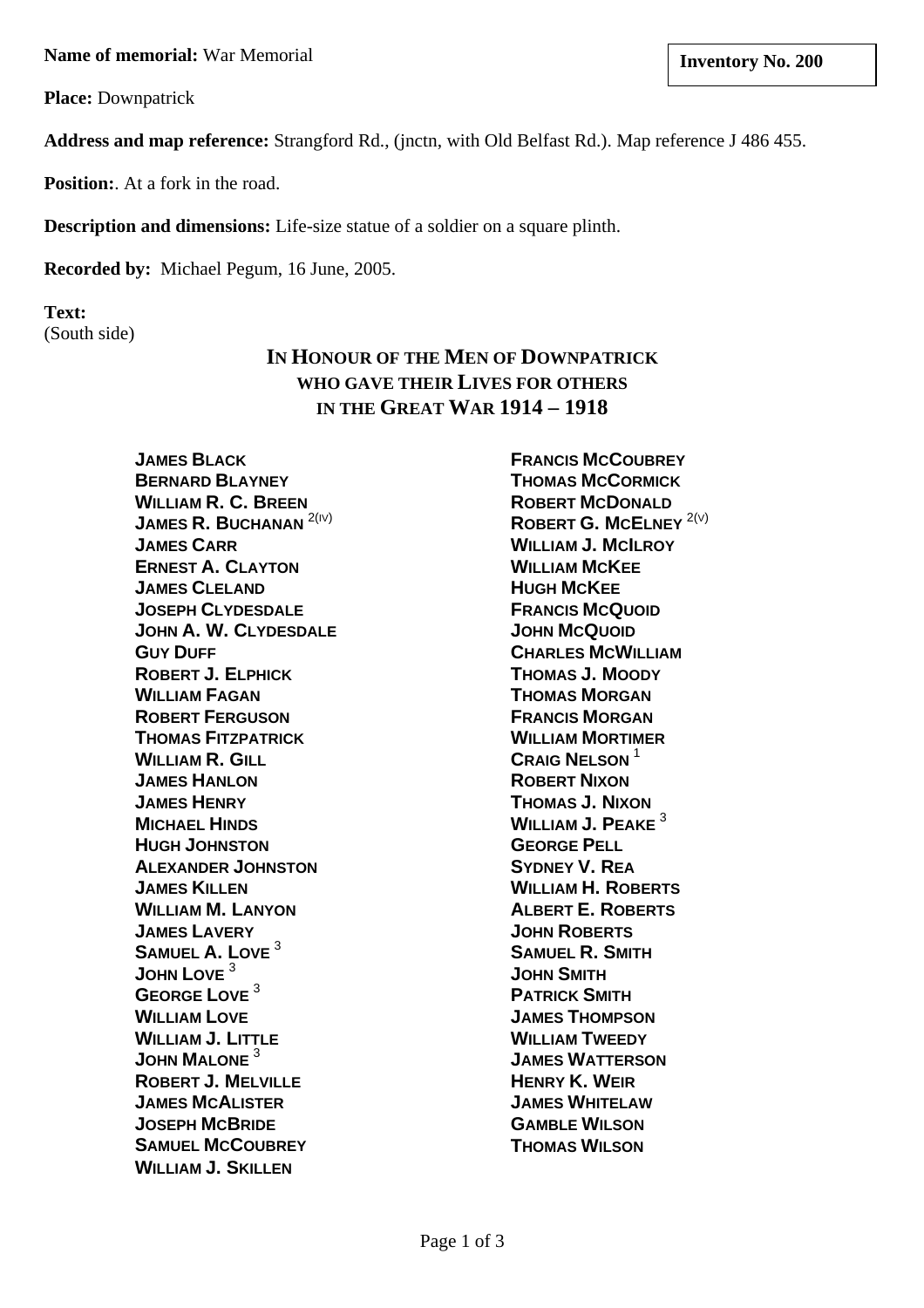## **IN REMEMBRANCE OF THOSE WHO GAVE THEIR LIVES 1939 IN THE WORLD WAR 1945**

**CHARLES TELFORD ALBERT E. BERRY ETTORE BORZA AMELIA CORRY SAMUEL D. CORRY WILLIAM S. CRAIG EDWARD CUNNINGHAM WILLIAM M. DONALDSON LEONARD F. DOYLE JAMES FITZSIMONS JAMES E. GLENDINNING ALAN O. JAYE WILLIAM JOHNSTON HENRY KELLY DAVID LOVE JOHN P. MCILWAINE ARTHUR J. MATHEWS JOSEPH HANNA**

**WILLIAM E. MAXWELL THOMAS M. MCBRIDE JOHN J. MCGRATH JAMES M. MCCAUSLAND W. HARPER MCELNEY MARGARET MCILROY TERENCE J. MCQUEEN EDWIN MOORE EDWARD J. O'HARE ARTHUR V. PAXTON CHARLES POOTS HENRY W. PORTER WILLIAM J. PORTER GEORGE SKILLINGS PATRICK B. SMYTH GEORGE WILLIAMSON HUGH D. MCNABB**

(East side)

**THEY SHALL NOT GROW OLD AS WE THAT ARE LEFT GROW OLD. AGE SHALL NOT WEARY THEM NOR THE YEARS CONDEMN. AT THE GOING DOWN OF THE SUN AND IN THE MORNING, WE WILL REMEMBER THEM.**